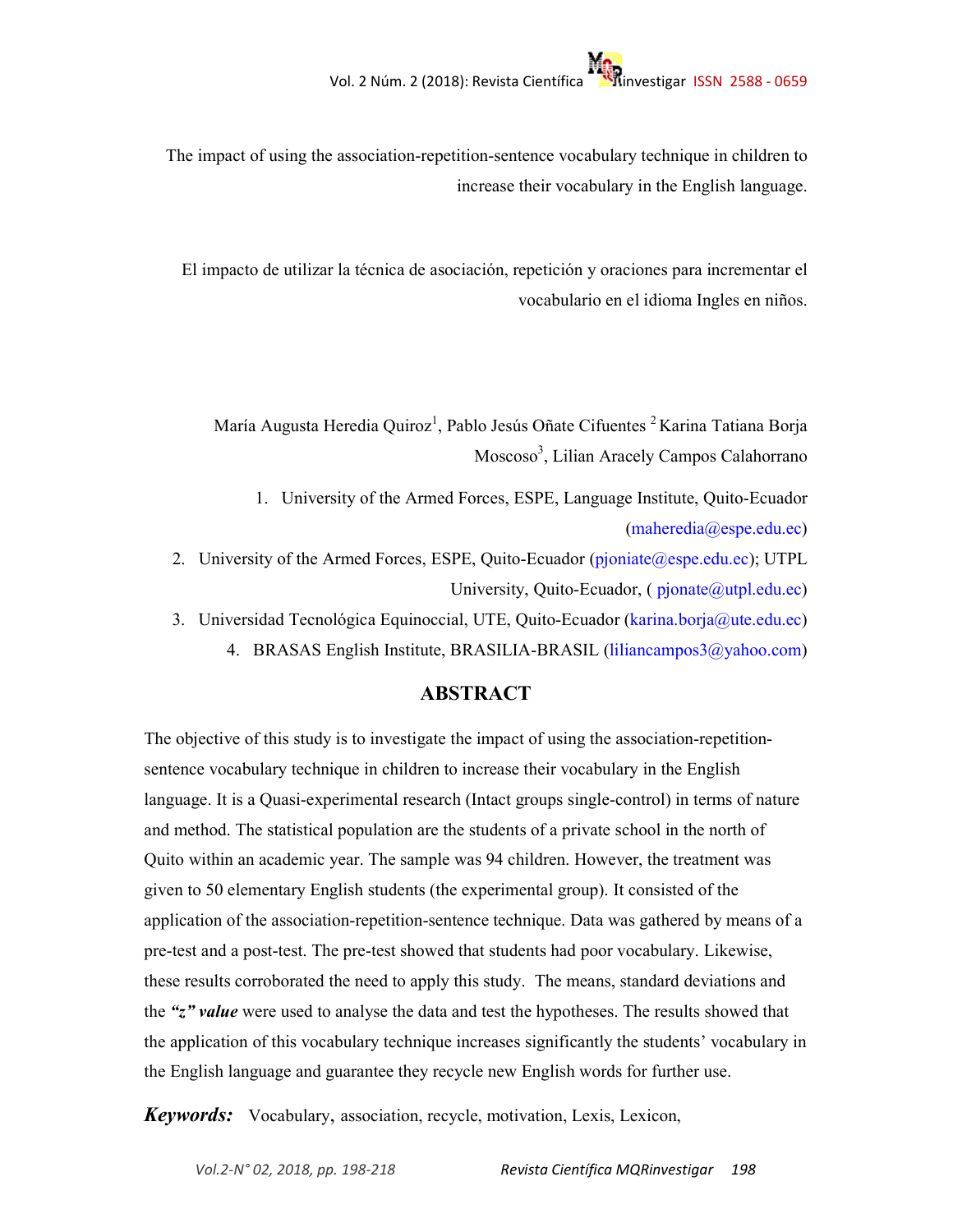# **Resumen**

El objetivo de este estudio es investigar el impacto del uso de la técnica de asociaciónrepetición, y escritura de oraciones para incrementar el vocabulario en el idioma Inglés en niños. Esta es una investigación cuasi-experimental en términos de naturaleza y método con grupos intactos y un grupo de control. La población estadística son los estudiantes de una escuela durante un año académico. La muestra fueron 94 niños. Sin embargo, el tratamiento se administró a 50 estudiantes en nivel básico de inglés (grupo experimental). Básicamente, el tratamiento consistió en la aplicación de la técnica de asociación-repetición y escritura de oraciones para incrementar el vocabulario en el idioma Ingles. Se recogieron datos mediante un pre-test y un post-test. El pre-test mostro el pobre vocabulario que los alumnos tenían. Asimismo, los resultados corroboraron la aplicación de esta investigación. La media aritmética, la desviación estándar y el valor-z fueron utilizados para analizar los datos y probar las hipótesis. Los resultados mostraron que la aplicación de esta técnica de vocabulario aumenta significativamente el vocabulario en los niños y garantiza que los estudiantes reciclen el nuevo vocabulario para usarlo en el futuro.

**Palabras clave:** Vocabulario, asociación, reciclar, motivación, léxico,

# **1. Introduction**

It is generally recognized that vocabulary is the key to communication. Vocabulary is fundamentally the floor or the solid bedrock upon which English learners will build up the four skills (listening, speaking, reading and writing) and grammar. Likewise, improving the students' vocabulary means improving their capacity to learn more. A clear example of this is, when English learners have acquired a good vocabulary level, they read and comprehend more. By the same token, when they write a composition or an essay they have an ample range of vocabulary to make their writings more academic. Therefore, when they talk, they will make use of the acquired vocabulary and be more fluent as well as understanding more conversations and interactions. It means that their hard work will pay off later in the form of more efficient writings and fluent conversations. (https://bit.ly/1sQfsPw). As we see, vocabulary is essential in the acquisition of English. Lewis (1993) went further to argue, "Lexis is the core or heart of language"; so, at the present time, there is the need to expand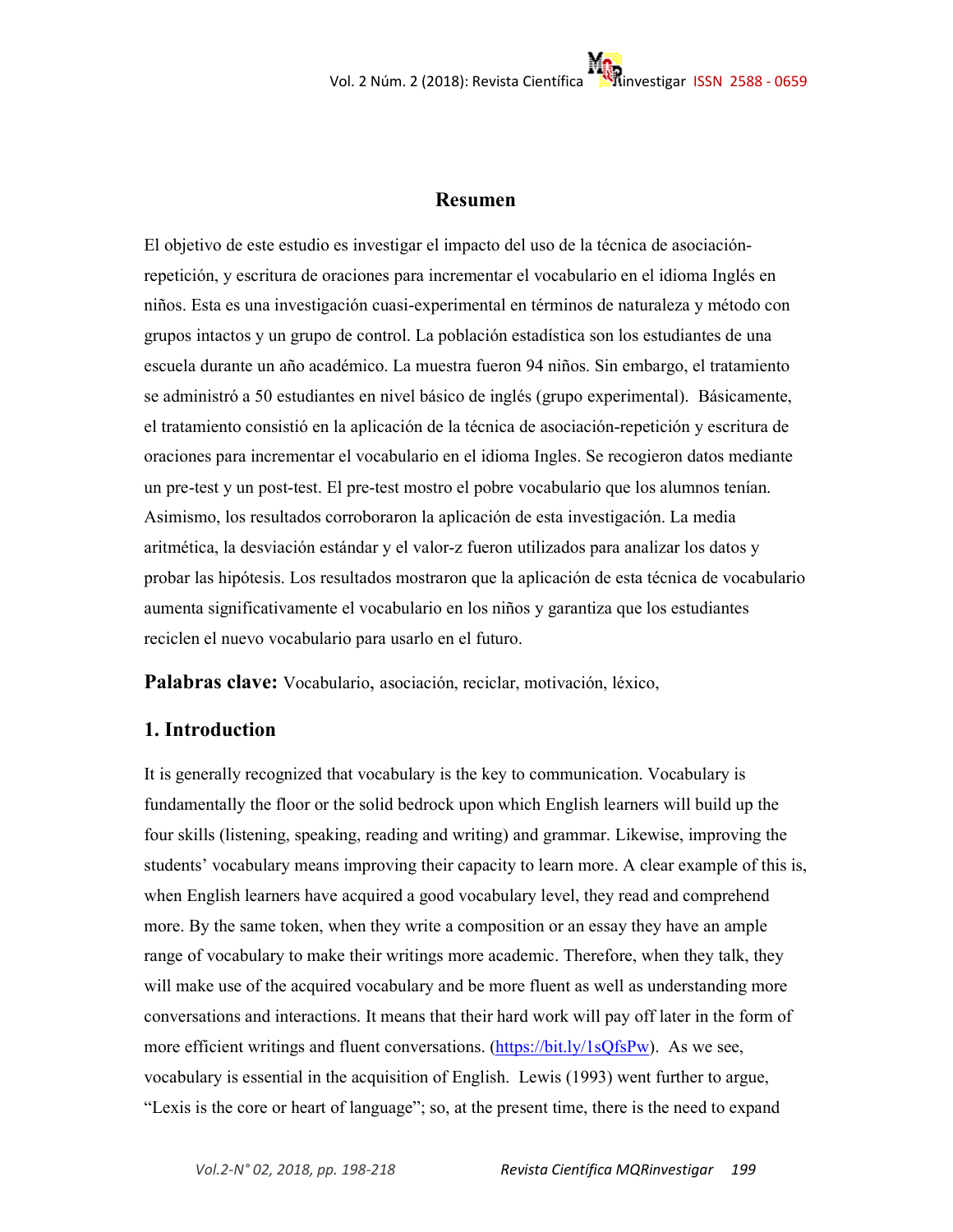English learner' vocabulary since it turns out in communicative learners who master grammar and the four skills.

Vocabulary may be problematic because many teachers are not confident about best practice in vocabulary teaching and at times they do not know where to begin to form an instructional emphasis on word learning (Berne & Blachowicz, 2008) Likewise, English learners have serious problems in acquiring vocabulary due to the fact that universities pay more attention to English grammar. (Hamouda, 2013). In fact, most English teachers assume and consider that vocabulary will develop naturally and simultaneously while English learners study and complete the units of their books. Therefore, English teachers take for granted that a minimum exposure to new words is enough to acquire them without paying attention to when students learn a new word they need to have access to all the information about it. For example, what it means, the type of word that it is, if it is a verb how to conjugate it, and how to spell and pronounce it (Zhang, 2016). Observe that vocabulary is much more than just single words it includes lexical chunks, collocations, idiomatic expressions, phrases of two or more words, such as good evening and have a good day, which research suggests children and adults learn as single lexical units. Phrases like these involve more than one word but have a clear, formulaic usage and make up an important part of spoken or written English language practice. These phrases are called formulaic sequences (Alali  $\&$  Schmitt, 2012), and are essential to English vocabulary learning and are therefore worth the teachers' attention as they teach vocabulary (Lewis, 1993). Most English teachers are not clear about the best methods or techniques to teach and enhance vocabulary learning. So, most of them have ignored the teaching of vocabulary. Likewise, teachers at universities, high schools, and schools are fully limited to complete a syllabus, so they cover books and they devote more time to grammar with repetitive vocabulary. Since grammar will be evaluated in exams (Segura, 2011). It is a big mistake taking into account that "Without grammar, very little can be conveyed; but without vocabulary nothing can be conveyed" (Wilkins, 1972).

Vocabulary undoubtedly plays a big role in the acquisition of a second language (Cameron, 2001). However most of the studies conducted about vocabulary have been developed in other countries especially in Saudi Arabia, China, Japan and a few studies in Ecuador. Therefore, in the present study the impact of the association, repetition and sentence technique has been examined.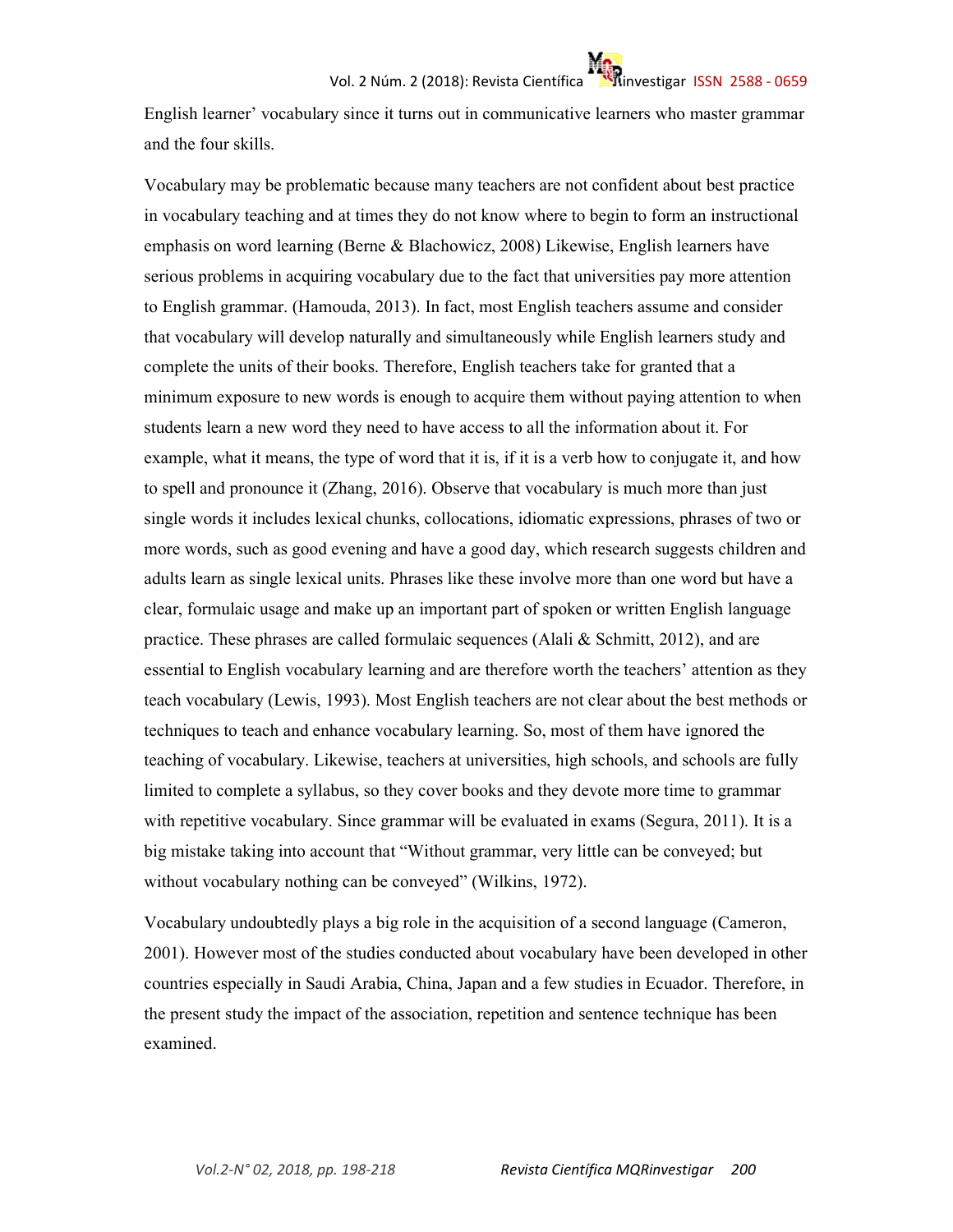# **1.2. Theoretical framework of research**

# **1.2.1. The definition of Vocabulary**

Vocabulary has been defined as the collection of words that a particular person, group of people, socioeconomic group, profession, and so on, knows and uses. The technical term for vocabulary is **lexis** (https://bit.ly/2IswlJX). The **active vocabulary** is all the words used expressively (in writing, speaking or singing) and the **passive vocabulary** is all the words recognized and understood, although not necessarily used expressively. An adult's passive vocabulary is about one third larger than their active vocabulary (Crystal, 2006). Neuman & Dwyer (2009) claim that vocabulary are "words we must know to communicate effectively; words in speaking (expressive vocabulary) and words in listening (receptive vocabulary)'' Equally important, Ur states "Vocabulary can be defined, roughly, as the words we teach in a foreign language. However, a new item of vocabulary may be more than just a single word. For example, post office, and mother-in-law, which are made up of two or three words but express a single idea. A useful convention is to cover all such cases by talking about vocabulary "items "rather than "words." Likewise, Hornby (1995) defines vocabulary as ''the total number of words in a language; vocabulary is a list of words with their meanings". A simple definition about listening could be this proposed by Richard Nordquist (2017) Vocabulary refers to all the words of a language, or to the words used by a particular person or group. Also, it is called word-stock, lexicon, and lexis. English has "a stunningly bastard vocabulary," says linguist John McWhorter. "Out of all of the words in the Oxford English Dictionary, no less than ninety-nine percent were taken from other languages" (The Power of Babel, 2001). But vocabulary is "more than words," Ula Manzo and Anthony Manzo. A measure of a person's vocabulary represents a measure of all that they have learned experienced, felt, and reflected upon. It is also a good indicator of what one is capable of learning. From the definitions above, the research team concluded that vocabulary are the words and items (collocations, phrases, idiomatic expressions) that learners need to learn in the foreign language to communicate their ideas, thoughts and beliefs effectively. Note that there are two types of vocabularies: active vocabulary the words that learners use in speaking, and writing; and passive vocabulary the words that are recognized and understood by learners. That is the reason why it is essential to learn vocabulary.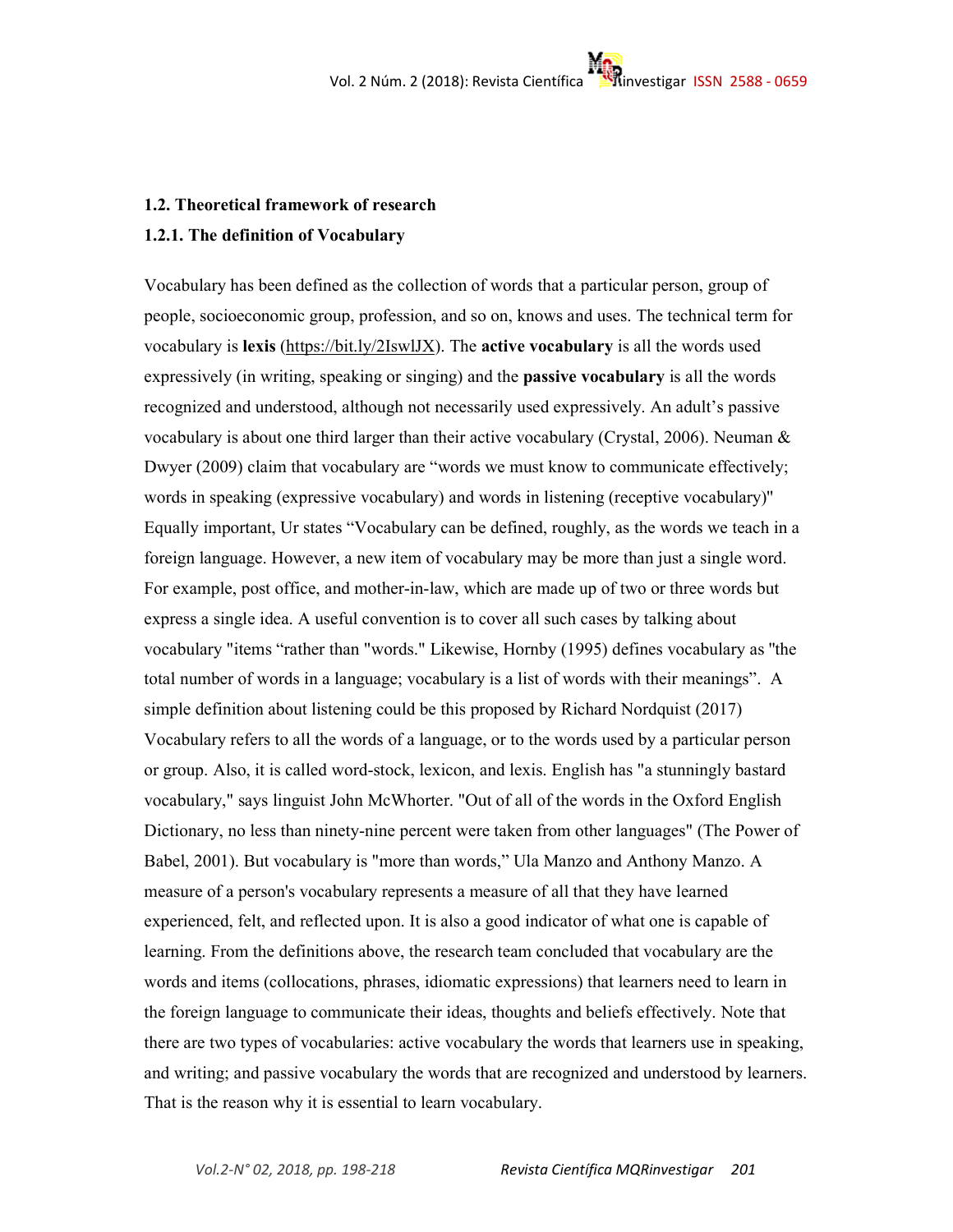#### **1.2.2. The importance of vocabulary**

Several researchers argue that the acquisition of vocabulary is critical for effective second language use and it plays a significant role in the formation of complete spoken and written texts. In English as a second language (ESL) and English as a foreign language (EFL) learning vocabulary items plays a vital role in all language skills (i.e. listening, speaking, reading, and writing (Laufer and Nation (1999), Maximo (2000), Read (2000), Gu (2003), Marion (2008) and Nation (2011)). Complementary to this, Richards (1980) and Krashen (1989), state reasons for giving attention to vocabulary. "First, a large vocabulary is of course vital for mastery of a language. Second language acquirers know this; they carry dictionaries with them, not grammar books, and they often report that the lack of vocabulary is a major problem''. Another essential point claimed by Alqahtany (2015) is that a limited vocabulary in a second language hinders successful communication. In addition, Schmitt (2000) emphasizes that "lexical knowledge is central to communicative competence and to the acquisition of a second language" p. 55) Rivers and Nunan (1991), moreover, argue that the acquisition of an adequate vocabulary is crucial for successful second language use because without an extensive vocabulary, second language learners will be unable to use the structures and functions they may have learned for comprehensible communication. In addition, Nation (2001) describes the relationship between vocabulary knowledge and language use as complementary: knowledge of vocabulary allows language use and, conversely, language use leads to an increase in vocabulary knowledge. Underscoring the importance of vocabulary acquisition, the authors of this project would say that without a great amount of vocabulary second language learners could not express their ideas, opinions or understand others. Likewise, adequate vocabulary used with advanced grammatical structures leads to an improvement in second language students' English level.

# **1.2.3. Vocabulary problems**

It is essential to know the difficulties that learners face in the vocabulary learning process to apply techniques to solve them. Thornbury (2004: 27) presents some aspects that hinder vocabulary learning. Among the most important is pronunciation. It is a well-known fact that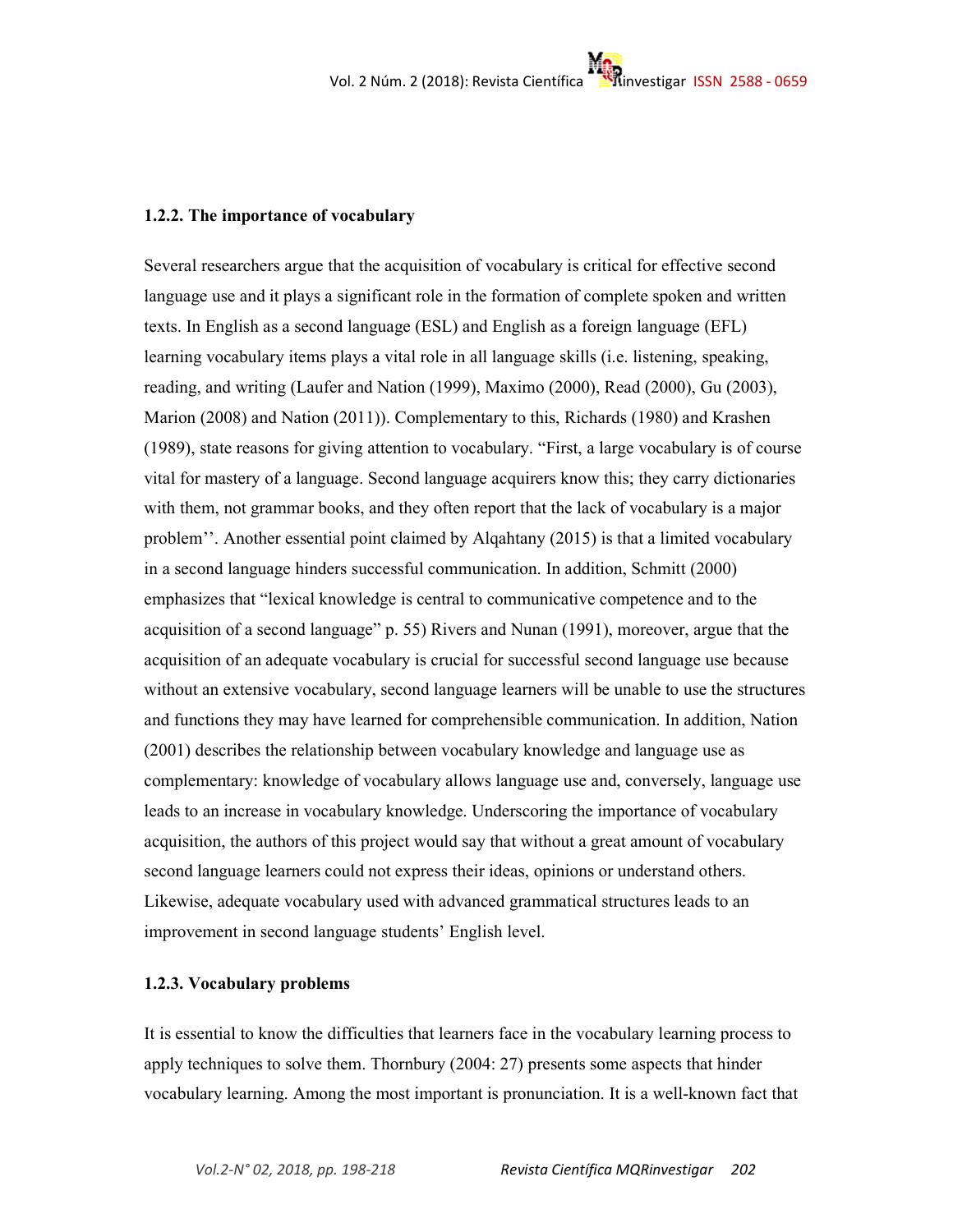# Vol. 2 Núm. 2 (2018): Revista Científica investigar ISSN 2588 - 0659

words that learners cannot pronounce are difficult to learn for them. Likewise, the length of words causes problems. It means that a long word will be difficult to memorize and a short one will be easier to memorize. Arbitrariness which is the absence of any natural or necessary connection between a word's meaning and its sound or form (Nordquist, 2018) is another factor that impedes vocabulary learning. As R.L. Trask points out in "*Language: The Basics*, "the overwhelming presence of arbitrariness in language is the main reason to acquire vocabulary. It takes so long to learn the vocabulary of a foreign language." Another factor that impedes vocabulary learning is that sometimes a word can have different meanings according to the context. It is called Homonymy. It distinguishes between the various meaning of a single word form which has several meanings which are not closely related (e.g. a file: used to put papers in or a tool), (https://bit.ly/2yLkFCM) Needless to say, that phrasal verbs have several meanings too. By the same token, it is the lack of knowing pre-fixes and suffixes that prevent learners from building new words (https://bit.ly/2yNr5Bn). More importantly, it is sounds-spelling mismatches the cause of errors, either of pronunciation or of spelling. While most English spelling follows a pattern, there are also some evident irregularities. Words that contain silent letters are particularly problematic: talk, walk, comb, half, etc. Also difficult is the grammar associated with the word, especially if this differs from that of its L1 equal. For example, a verb like hate, love, or like is followed by an infinitive (to dance) or an –in form (dancing) can add to its difficulty. Another problem, which second language learners have to face, is false friends and clusters. False friend is a word that is often confused with a word in another language with a different meaning because the two words look or sound similar (https://bit.ly/2Mwlz8e). For example, carpet which means folder in Spanish and carpet which means a thick woven material made of wool, etc. for covering floors or stairs (https://bit.ly/2txWBOw). Another aspect which makes English vocabulary difficult for Spanish learners is clusters. Clusters are words that have two or three consonants together and that learners do not have in their L1 for example spring. A Spanish speaker will pronounce spring instead of spring because he does not have three consonants together in his language and any word begins with sp.

Gower, Philips and Walter (1995: 143) state that there are several factors which make vocabulary items easy or difficult to learn. The first factor is similarity to English words already known. It means that when students know some words and after they meet a word which is related to a familiar one it is easy for them to understand. For example, if students have already met the word rapid they should be able to guess the meaning of rapidly.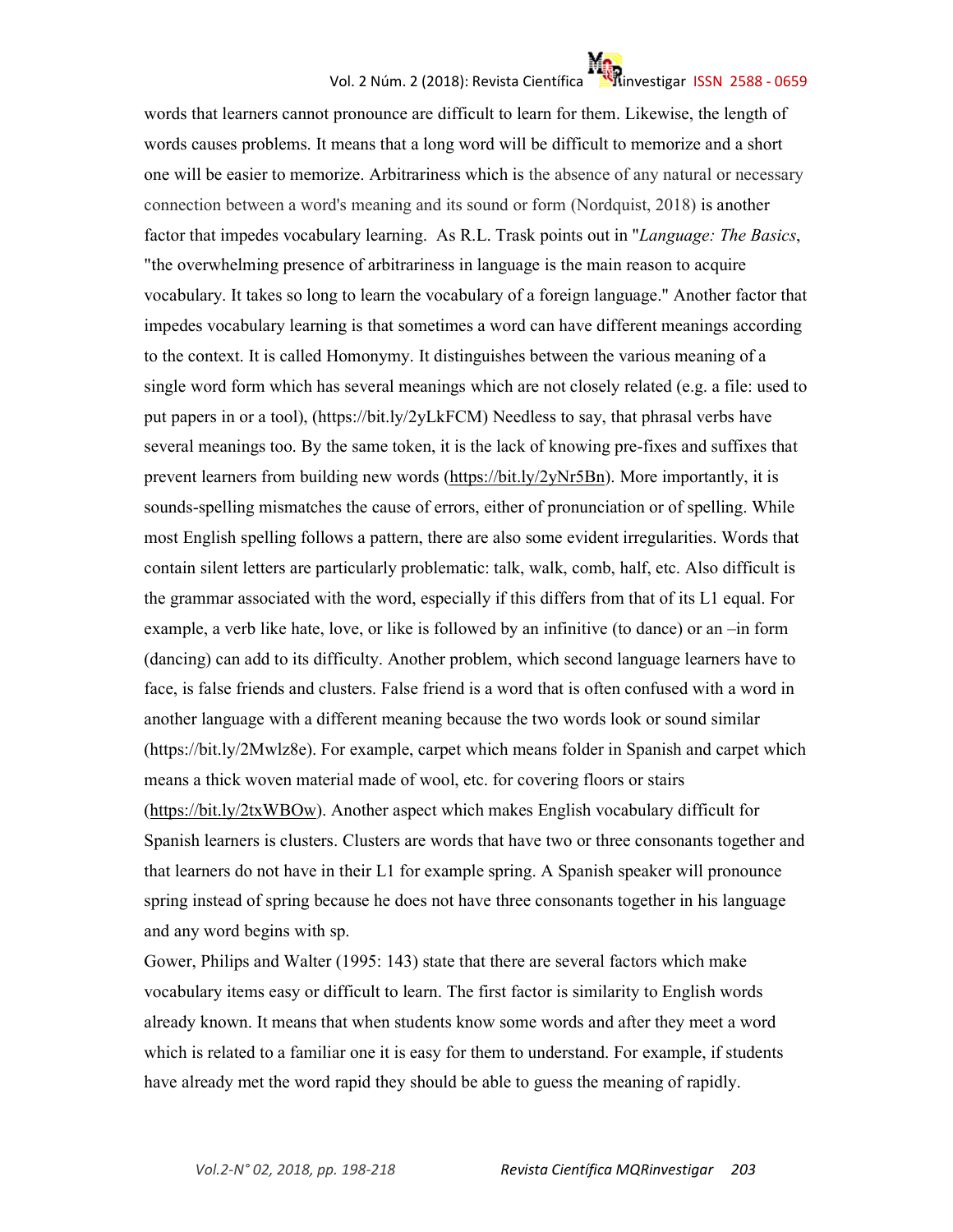Last but not least, we have multi-word items. They are lexical items which consist of more than one word. For example, compound nouns (bus stop, swimming pool, washing machine.) Phrasal verbs (turn on, put up with, hang out) and collocations (do homework, make your bed, made up) which turn out difficult for students to remember for two reasons on the one hand they are verbs plus prepositions or adverbs and on the other hand because sometimes they have several meanings.

# **1.3. Review of literature**

# **1.3.1. Types of Vocabulary**

There are two types of vocabulary according to Hiebert and Kamil (2005: 3).

Productive vocabulary and receptive and recognition vocabulary. On one hand, Productive vocabulary refers to the words that learners use when writing or speaking. These words are well-known to them since they use them in their daily activities.

On the other hand, Receptive or recognition vocabulary refers to that group of words for which a learner can give meanings when listening or reading. These words are not familiar for the learners; consequently, they do not use them commonly. These words are not used by the learners spontaneously, but if they encounter these words in reading, for example they recognize them, even if imperfectly.

Complementary to this, Nation (2000: 40) states that the words are learned for two uses: Receptive use (Listening or reading) or receptive and productive (listening, speaking, reading, and writing)

# **1.3.2. Aspects of vocabulary**

According to the Oxford Dictionary vocabulary is "the body of words used in a particular language. (https://bit.ly/2MxgeNT)" With this definition, it is necessary to know what a word is and establish what it means to know a word. A word is a single unit of language that has meaning and can be spoken or written (https://bit.ly/2yR9W9R). As we said before, it is vital that second language learners know the vocabulary (the words) of the target language to be communicative competent in it. However, knowing the words of another language involves knowing different aspects. About the spoken form how the word sounds and how the word is pronounced. As for the written form. It is essential to know how the word look like. And how the word is written and spelled. With respect to the position of words (Grammatical pattern); Learners need to know, in what pattern the word occurs, and in what pattern we must use the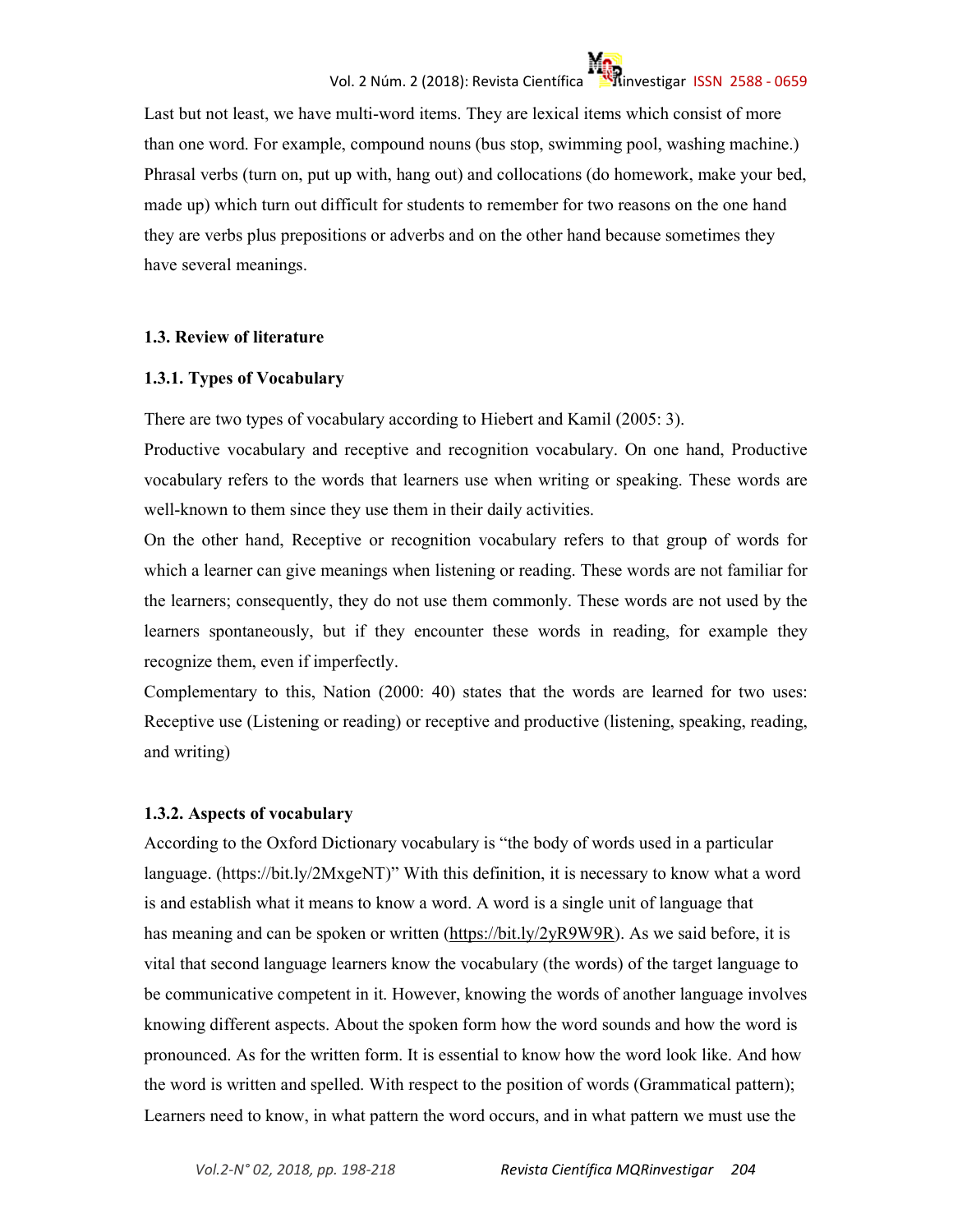# Vol. 2 Núm. 2 (2018): Revista Científica investigar ISSN 2588 - 0659

word. Note that if learners use collocations it is necessary to know what words or types of words it can be expected before or after the word, or what words or types of words they must use with this word. If we talk about the function, it means the frequency. It is important that learners know how common the word is, and how often the word should be used. Equally important, is the appropriateness. It means where learners would expect to meet this word, and where this word can be used. Meaning is another essential point; that is the definition of words. Learners need to know, what the word means, and what word should be used to express this meaning. Another important aspect is association. The learners need to think what other words this word makes them think of, and what other words they could use instead of this one. All these aspects refer to receptive knowledge and productive knowledge (Nation (2000: 40)

# **1.3.3. The process of learning vocabulary.**

Grauberg (1997) states that the process of learning words has four stages:

- **Discrimination.** At this stage learners discriminate sounds, letters from those next to them, and from the sounds and letters of similar words when listening and reading; to keep them distinct when speaking and writing. If learners cannot distinguish the words it leads to errors.
- **Understanding meaning.** At this stage learners understand the concept of the English word either by direct association or by the equivalent word in Spanish.
- **Remembering.** After the students have been introduced and explained the vocabulary. The next step is to guarantee its retention. Learners tend to forget the words after they have found out the meaning of them. Consequently, some words need to be relearned.
- **Consolidation and extension of meaning.** It means that words are absorbed slowly overtime by learners. And these words are incorporated little by little into the learners' personal stock of words when they can use them with the same fluency that they use words in their first language (Meara as cited in Grauberg (1997: 22)

Attaining lexical command is a slow process. First students learn how to pronounce and spell words, after they learn the meaning of the words and can have control over morphological forms and syntactic links, and finally they acquire semantic knowledge.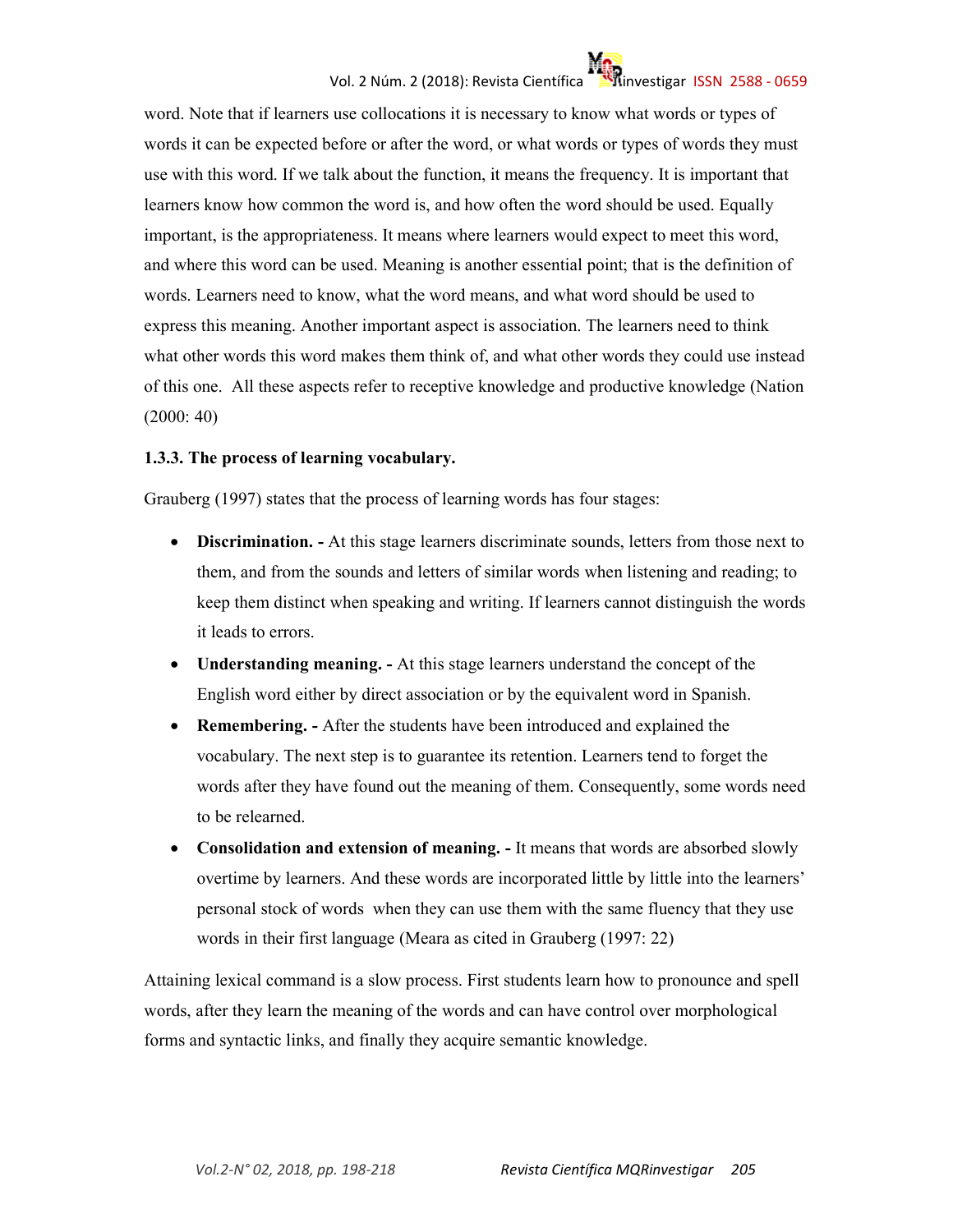# **1.3.4. Vocabulary technique**

# **1.3.4.1 The association repetition sentence technique**

The research team applied this vocabulary technique to the experimental group based on these theories. It is generally said that a picture is worth a thousand words. With this in mind the research team introduced each week 15 words to elementary students. The words were presented with pictures (flash cards, photographs, images, etc.). Taking into account that pictures present and define words in a meaningful context. Likewise, pictures along with text enable students to learn English in a much more rapid and retentive way Corcoran, 2008)

Complementary to this, Visual imagery assist students in learning word meaning and in making better predictions and better inferences (Center, et, al,1999).

Last but not least, pictures can cue students with learning disabilities with decoding unknown words, can decrease task complexity, and can assist in developing memory for the written word (Van der Bijl, Alant &Lloyd, 2006)

So, in this research students associated pictures with words and their meanings. Likewise, repetition was used to reinforce retention and recycle. It is a well-known fact that second language learners to learn vocabulary efficiently require repetitive exposure - theory says a minimum of seven times, along with grammatically and meaningfully accurate usage. In contrast with grammar, which is mainly sets of rules to follow, vocabulary is a bottomless well in which ELL learners sometimes find themselves drowning in (Thomas, 2016). In this research students repeated five times the learnt words to reinforce spelling. Additionally, they pronounced the words several times following the teacher's model.

Finally, students wrote sentences using the words given. It was applied based on the theory proposed by Krashen i+1(1982, 1985). "If it is the language learner's current level of competence in the foreign language, then  $i + 1$  is the next immediate step along the development continuum". It means that when second language learners learn a word, it is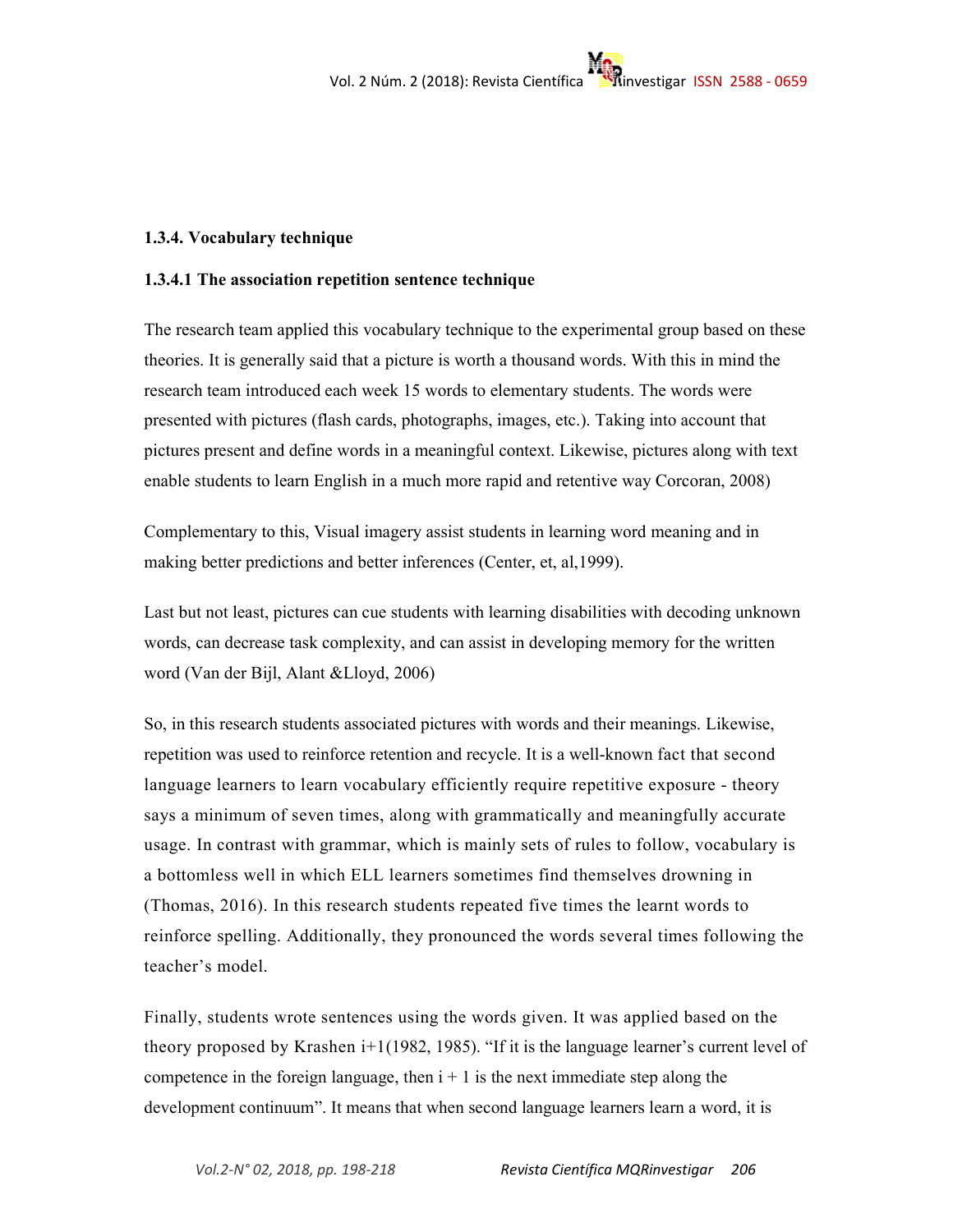their current level of second language competence and when they write sentences they go to the next step along the acquisition of the target language

# **1.4. Conceptual framework of research**

The conceptual framework of research was configured as demonstrated in Fig. 1

| Experimental group G1      |          |                                |                |
|----------------------------|----------|--------------------------------|----------------|
| (intact):                  | X1       |                                | X <sub>2</sub> |
|                            | Pre-test | Treatment                      | Post-test      |
|                            |          | (The association-repetition-   |                |
|                            |          | sentence vocabulary technique) |                |
| Control Group G2 (intact): | X1       |                                | X <sub>2</sub> |
|                            | Pre-test | Observation                    | Post-test      |
|                            |          |                                |                |

# **Figure 1.** Conceptual model of research

G1 (Intact): It represents the experimental group. The group that received treatment (The association-repetition-sentence vocabulary technique)

G2 (Intact): It represents the control group. This group did not receive any treatment. It was only used to observe to what extent the students had improved their vocabulary. They only followed the activities from their text book, without developing any extra vocabulary technique. It was also used to compare the grades of the experimental group and control group in order to establish if the association-repetition-sentence vocabulary technique had been effective.

# **1.5. Research hypotheses**

**Alternative Hypothesis:** the application of the association-repetition-sentence vocabulary technique (treatment) increases the vocabulary of the experimental group students.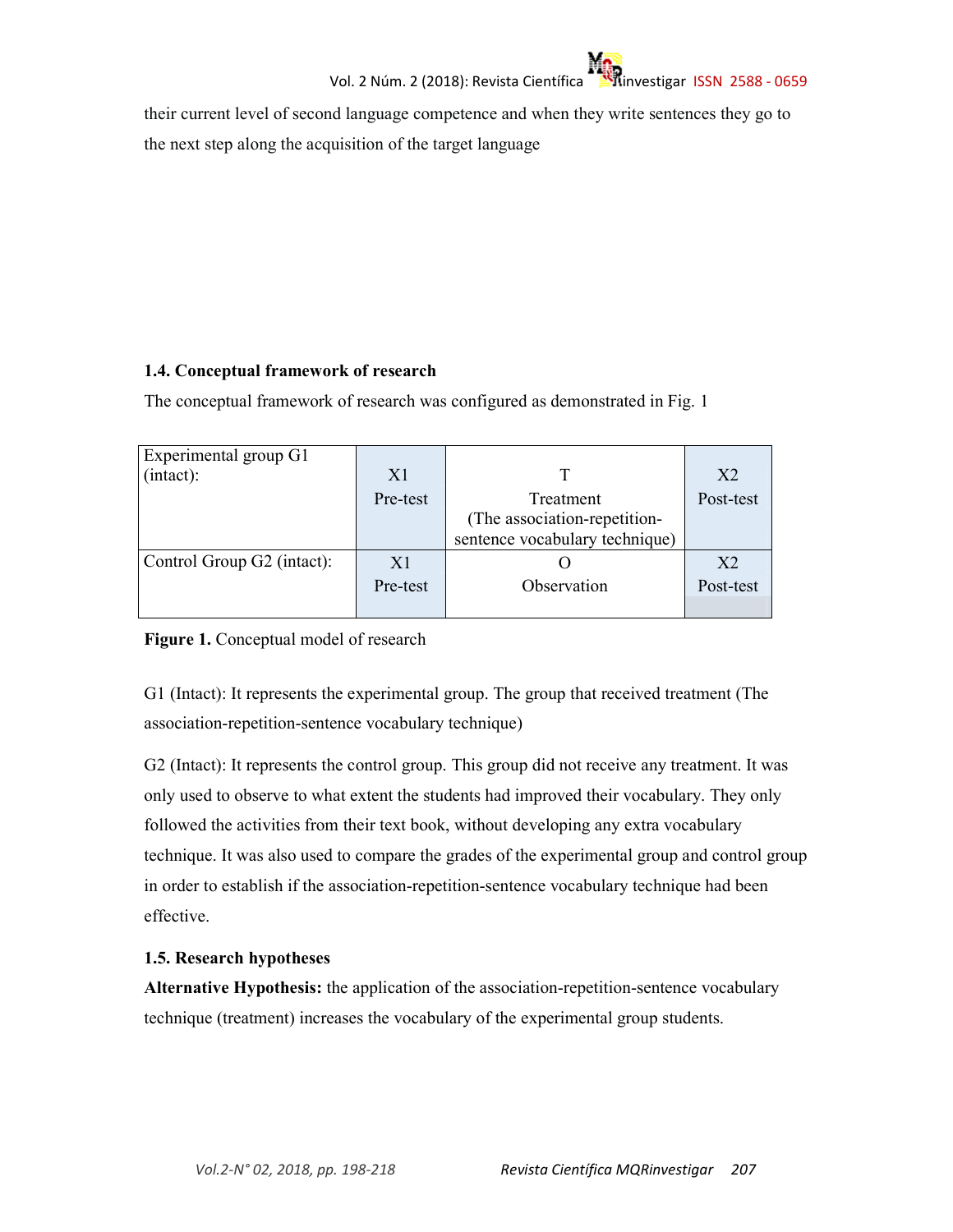**Null Hypothesis:** There is no correlation between the application of the treatment (the association-repetition-sentence vocabulary technique) and the experimental group students' improvement in vocabulary.

# **2. Research Methodology**

This study is conducted in terms of purpose, and is an experimental research in terms of nature and method. The statistical population are the students of a private school in the north of Quito within an academic year. The research team carried out a Quasi-experimental method (Intact groups single-control). It is well-known that an "intact group" is assembled by any process other than by random assignment by the researcher Examples: school, class, section, etc. Note that randomizing intact groups does not produce initial equivalence for these reasons: First, there is some "reason" folks are in the groups they are -- not random or independent assignment. Second, there is no reason to believe that different groups have initial equivalence relative to each other. Third, so, randomly assignment groups do not endure initial equivalence of individuals. Often referred to "unit of assignment" (groups) not matching the "unit of analysis" (individuals) (https://bit.ly/2Ktqr0q).

Likewise, quasi-experimental methods calculate approximately how the treatment affects the treated group (the experimental group). Nevertheless, to establish the effectiveness of the treatment (the association-repetition-sentence technique) the experimental group was compared with a control group, which did not receive treatment. The research team must underscore that in this investigation, they worked with intact groups which is appropriate for performing factor analysis. The authors randomly applied the treatment to two of the four groups with the flip of a coin.

# **2.1. Data collection**

The data collection in this experimental research was carried out by means of a pre-test and a post-test. These instruments were vocabulary quizzes which included basically four parts. Part 1 Completion. It had five pictures. Students had to look at the pictures and write the meanings. It could be a single word or phrases; for example, get out of the truck, let air out of the tire, drive under a bridge, watch TV, do the laundry, etc. Part 2 Write sentences. Students were given 5 words and they had to write affirmative sentences, negative ones or questions (yes/no questions or information questions). Part 3 Dictation In this section the students listened to the teacher. She dictated words or short sentences to them and they copied them.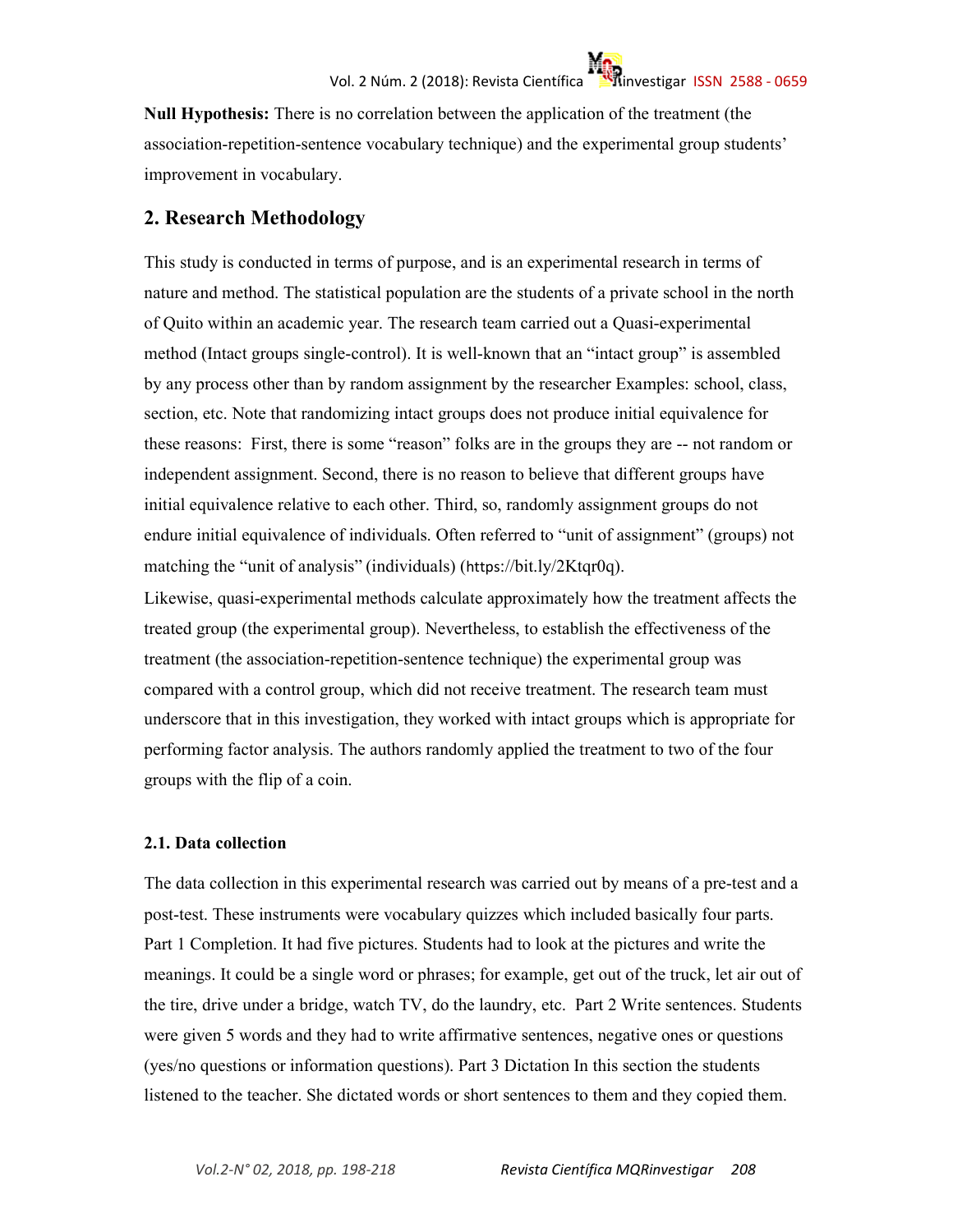Sometimes the quizzes had part 4. It was completion. Students had to write the opposites of 5 words. It was necessary to calculate the means and standard deviation to obtain numerical data for further analysis.

# **2.1.2. Participants (Sample)**

The school grades selected as a sample for this experimental research were four third grades of a private school at the north of Quito city. The students meet English classes two hours every weekday. It means 10 hours a week and 40 hours a month. The sample had ninety-four children. They were separated into the following categories: forty-one girls, and fifty-four boys. All were native Spanish speakers, between seven and eight years old. Observe that the experimental group had 50 students and the control group had 44 students.

# **2.1.3. The Treatment (The association, repetition, sentence technique)**

# **2.1.3.1 The association-repetition-sentence technique**

Basically, all Mondays during the school year, experimental group students were given 15 words taken from their student book in advance before they study the grammar and reading of each unit. The teacher introduced each word using flashcards and explaining the meaning of each word in English. The students copied the words in their notebooks and repeated them 5 times. Likewise, the teacher pronounced the 15 words several times and students repeated orally them. After that, the students dictated sentences to the teacher with each learned word. The teacher copied the sentences on the board and corrected any grammatical mistake that could have had in the sentences. In the same way, the teacher encouraged the students to write affirmative sentences, negative sentences, yes/no questions, information questions, to use modals, etc.

Finally, the students drew pictures related to the learnt word in order to reinforce retention and avoid forgetting. Note that, the teacher taught them words; for example, bicycle, train, vegetables, etc., and they were identified as noun, verb, adjective, adverb, etc. Likewise, phrases which begin with verbs were emphasized, such us: go to school, take the school bus, have breakfast. Sometimes, collocation were taught; for example, do yoga, make progress, do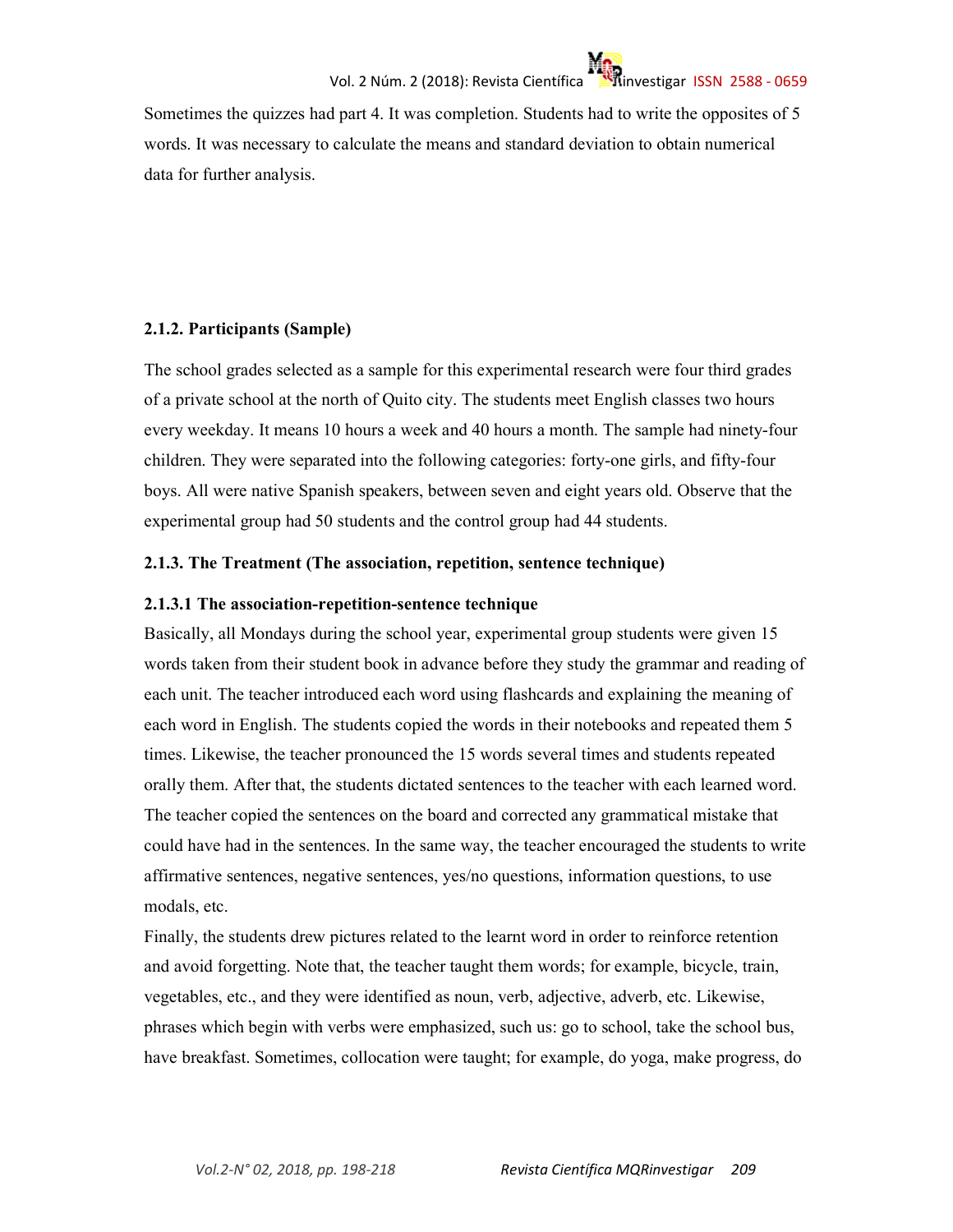the washing up. Additionally, phrasal verbs were taught too; for instance, turn off, turn on, pick up, etc.

The next day, it was all Tuesdays the learners took short vocabulary quizzes. They had basically four parts. Part 1 Completion. It had five pictures. Students had to look at the pictures and write the meanings. Part 2 Write sentences. Students were given 5 words and they had to write affirmative sentences, negative ones or questions (yes/no questions or information questions). Part 3 Dictation In this section the students listened to the teacher. She dictated words or short sentences to them and they copied them. Sometimes the quizzes had part 4. It was completion. Students had to write the opposites of 5 words. From Tuesday to Friday both the students from the control group and the students from the experimental group followed the activities in their textbooks. However, it was notorious that experimental group students used the learned vocabulary to give grammatical examples and to write compositions and understand readings rapidly.

# **3. Results**

The vocabulary pre-and-post-test results were compared and contrasted by the research team. With these results they drew conclusions, and rejected the null hypothesis as well.

# **3.1. Factor analysis of the experimental and control groups' pre-test results**

The pre-test was taken by experimental and control group students at the beginning of the school year. On the one hand, the results of the pre-test taken by the experimental group students showed a mean  $\overline{X}_1$  of 12.38 equal to 61.90% of vocabulary knowledge. On the other

hand, the results of the pre-test taken by the control group students showed a mean  $\overline{X}_2$  of 12.59 equal to 62.95% of vocabulary knowledge. Both results were low, considering that students need to have a rich vocabulary to be communicative competent. Note that the difference between both means in the pre-test was 0.21 equal to 1.05%, it was not significant, and both groups were in similar conditions. It meant that both groups had the same vocabulary knowledge. Nevertheless, it was necessary to apply the-association-repetitionsentence vocabulary technique to enhance experimental group's vocabulary.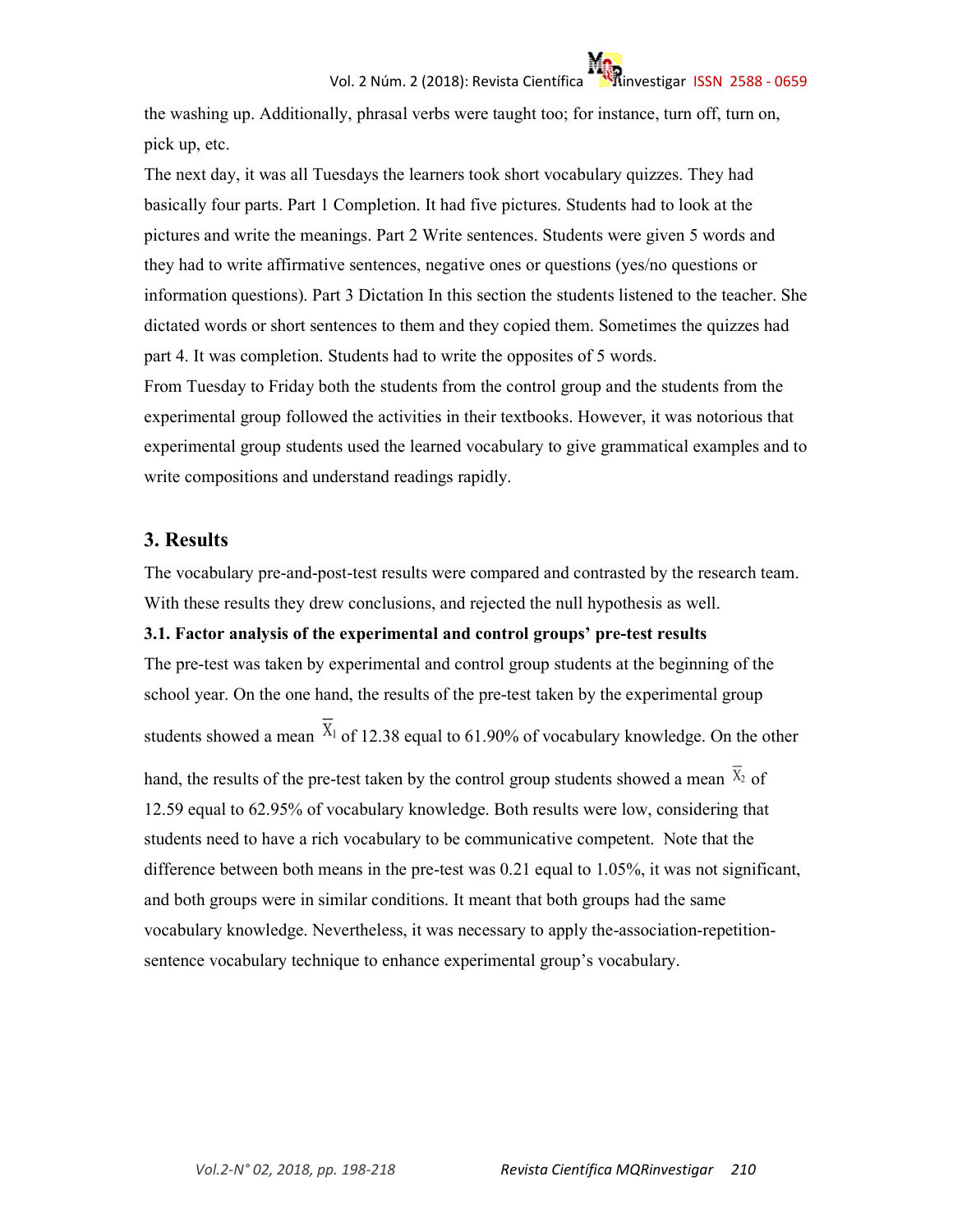



**Figure 2.** Means pre-test experimental and control groups

# **3.2. Factor analysis of the experimental and control groups' Post-test results**

The post-test was taken by control and experimental group students at the end of the school year, after that the vocabulary treatment was applied (the association-repetition-sentence vocabulary technique) to the experimental group students. On the one hand, the results of the post-test taken by the experimental group students after treatment showed a mean  $\bar{x}_1$  of 16.02 equal to 80.10% of vocabulary knowledge. On the other hand, the post-test taken by the control group students showed a mean  $\overline{X}_2$  of 11.48 equal to 57.40% of vocabulary knowledge.



**Figure 3.** Means post-test experimental and control groups

# **3.3. Factor analysis of the experimental and control groups' Post-test dispersion results**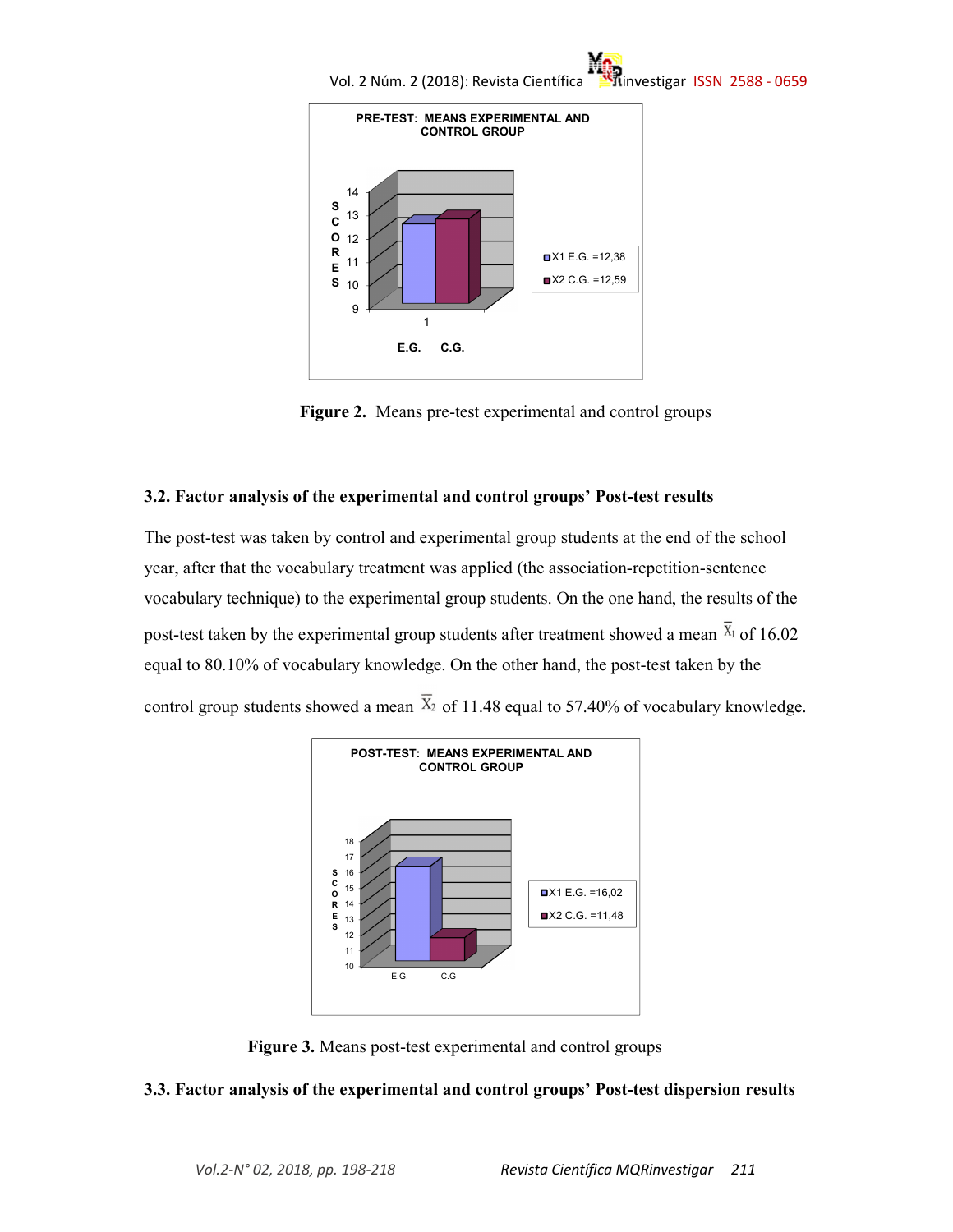# Vol. 2 Núm. 2 (2018): Revista Científica **investigar ISSN 2588 - 0659**

The standard deviation of the experimental group after treatment in the post-test was 3.03, which showed that after treatment, the experimental group was more homogenous than the control group, which had a standard deviation of 4.45. Consequently, the experimental group after treatment showed a lower dispersion than that of the control group (the untreated group).



**Figure 4.** Dispersion experimental group after treatment.

# **3.3. Testing the research hypothesis**

# **Rejecting the hypothesis:**

The research team found the critical value using the Table A from S. Siegel, Nonparametric Statistics for the Behavioural Sciences (1956). The body of the table gives one-tailed probabilities under  $H_0$  "z". The left hand marginal column gives various values of "z" to one decimal place. The top row gives various values to the second decimal place, but we have to bear in mind that this is a two-tailed hypothesis and that the significance level is 0.10 that is, the most extreme has 0.05, thus the non-critical region is located between the two tails, it is consequently 0, 90.

0.05 = 0.495, the critical values is **±** 1.65

In this study to reject the hypothesis, the appropriate statistical test is **"z",** because the two samples have normal distribution and they are big, ninety-four observations, also we know the standard deviation. The research team chose the **"z"** because this value is very trustworthy to compare two means  $X_1$  and  $X_2$ , Experimental Group and Control Group. Also the " $z$ " allows proving if our hypothesis is true or false.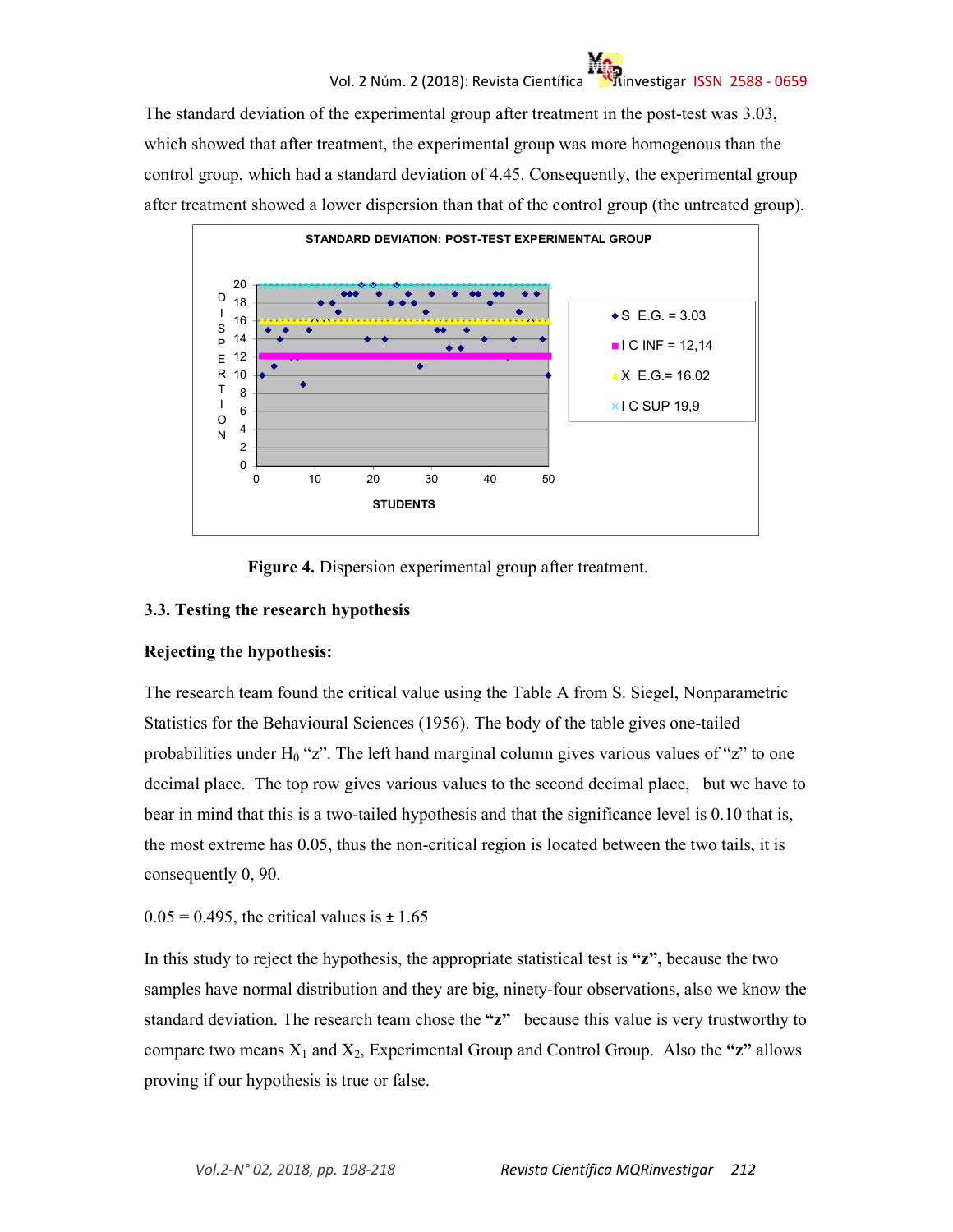If the calculated value of " $z$ " is less than the critical value  $\pm$  1.65 or equal. The research team could not reject  $H_0$ , the Null Hypothesis, and reject the alternative hypothesis  $H_1$ , on the other hand if the calculated value of "z" is greater than the critical value  $\pm 1.65$ ; that is, it is located in the non-critical region, we accept the alternative hypothesis  $H_1$  and we reject the Null hypothesis  $H_0$ 

The "z" value calculated by the research team was 3.19 it is greater than the critical value  $\pm$ **1.65.** Consequently, it is in the non-critical region. So, the research team accepts the alternative hypothesis  $H_1$  and rejects the Null hypothesis  $H_0$ . Hence, the application of the association-repetition-sentence vocabulary technique (treatment) increased significantly the Experimental group students' vocabulary with relation to the students of the control group, who learnt English only following the activities from the text-book.

# **4. Discussion and conclusions**

The present research studied the impact of the application of the association-repetitionsentence vocabulary technique to increase students' vocabulary. The results showed that this technique increased significantly the experimental group's vocabulary grades. Furthermore, after treatment on the post-test, had a mean  $\overline{X}_1$  of 16.02 which is higher than the control group's vocabulary grades, which had a mean  $\overline{X}_2$  of 11.48 in the post-test. The difference between both means in the pre-test and post-test of the experimental group shows an improvement of 3.64 (18.20%) which is significant. The control group did not report vocabulary improvement. Similarly, the experimental group standard deviation was 3.03 because the treatment helped all the students increase their poor vocabulary knowledge, especially the weak students, who acquired more vocabulary. The obtained result is consistent with some previous studies; such as, Nash & Snowling (2006), Rosenthal & Ehri (2008), and Connor, Morrison & Slominski (2006). The results also indicate that the null hypothesis was rejected because it was demonstrated obtaining the *"z" value* (3.19) was greater than the critical value **±1.65**. In other words, it means that the association-repetition-sentence vocabulary technique is an effective way to increase weak elementary students' vocabulary

# **5. Recommendations**

The association-repetition-sentence vocabulary technique should be implemented by school teachers in their classes because it improves the learners' capacity to acquire new vocabulary.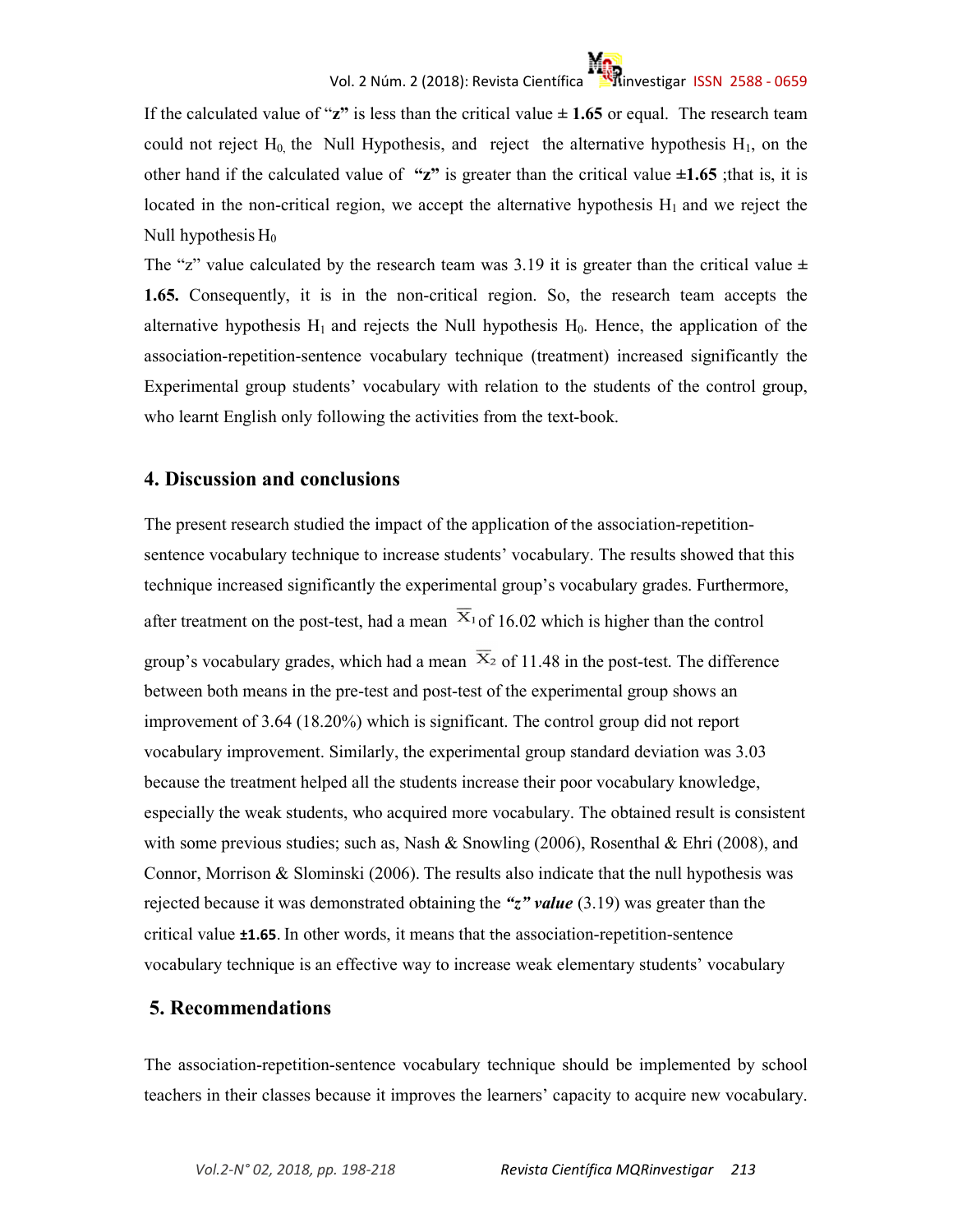Furthermore, it increases the learners' motivation once they realize that this technique works because they can communicate more as well as better understand others.

Teachers should consider increasing the number of encounters of the repetition sentence vocabulary technique within one learning session for it has been demonstrated that it enhances vocabulary learning.

Likewise, English teachers must find ways to teach vocabulary. The way new vocabularies are presented in English teaching and learning will have great influence on the students` retention. It has been proven that only following activities from a course book is not enough to increase vocabulary.

#### **REFERENCES**

- Arnaud, P. & Bejoint, H. (1992).Vocabulary and Applied Linguistic. Basingstoke: Macmillan. Berne, J. I.
- Brown, D. (2001). Teaching by principles: An Interactive Approach to Language Pedagogy. Addison Wesley Longman: New York.
- Cameron, L. (2001). Teaching languages to young learners. Cambridge: Cambridge University Press.
- Carter, R. (1987). Vocabulary: Applied linguistic perspectives. London: Allen and Unwin.
- Carter, R., & McCarthy, M. (Eds.). (1988). Vocabulary and language teaching. London: Longman.
- Coady, J., & Huckin, T. (Eds.). (1997). Second language vocabulary acquisition. Cambridge: Cambridge University Press.
- Crystal, D. (2006) Words Words Oxford: Oxford University Press.
- Dubin, F. (1993).Predicting word meanings from contextual clues: Evidence from L1 readers. In Huckin, T.,
- Folse, K. (2004). Vocabulary Myths: Applying Second Language Research to Classroom Teaching. Ann Arbor: The University of Michigan Press.
- Gairns, R. & Redman, S. (1986). Working with words: A guide to teaching and learning vocabulary.USA: Cambridge University Press.
- Gattegno, C. (1972). Teaching Foreign Languages in Schools: The Silent Way. Second Edition. New York: Educational Solutions.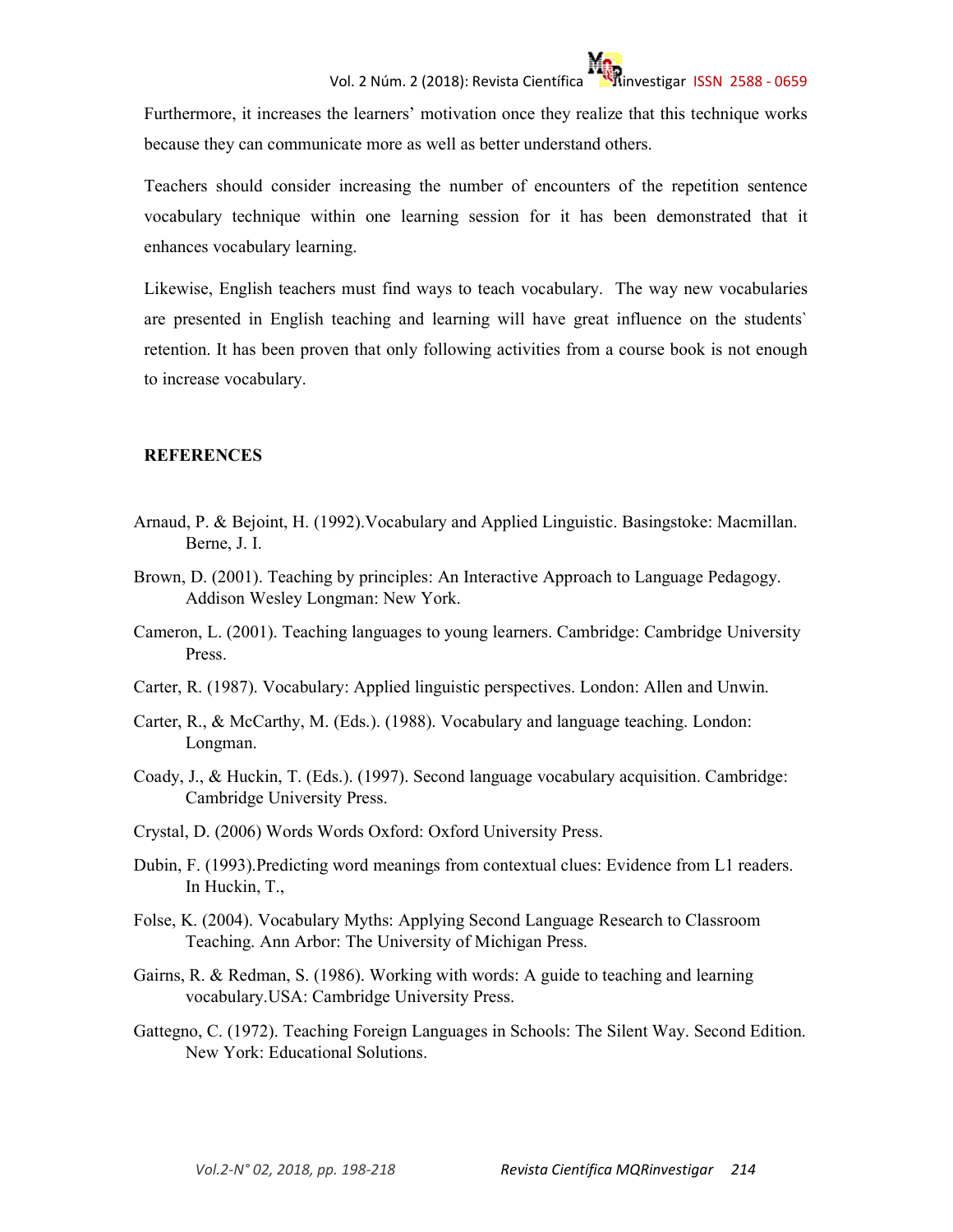- Gruenberg, M. and Sykes, R. (1991).Individual differences and attitudes to the keyword method of foreign language learning. Language Learning Journal, 4, 60-62(Harmer 1991).
- Gu, Y. (2003a). Vocabulary learning in second language: person, task, context and strategies. Electronic
- Hamouda, A. (2013). An Investigation of Listening Comprehension Problems Encountered by Saudi Students in the EL Listening Classroom. International Journal of Academic Research in Progressive Education and Development. 2(2), 113-155.
- Harmon, J. M., Wood, K. D, & Keser, K. (2009) Promoting vocabulary learning with interactive word wall. Middle School Journal, 40(3), 58-63.
- Hatch, E. & Brown, C. (1995).Vocabulary, Semantics, and Language Education. Cambridge: Cambridge University Press.
- Haynes, M., and Coady, J (Ed.), Second language reading and vocabulary learning (pp. 181- 202). Norwood, N.J.: Ablex.
- Hopkins, Kenneth D., Hopkins, B. R. and Glass, Gene V. (1997) Estadística Básica para las Ciencias Sociales y del Comportamiento. Mexico: Prentice-Hall Hispanoamericana, S.A.
- https://www.ucm.es/data/cont/docs/119-2015-03-17-12.RocioSeguraAlonso2013.pdf
- Hymes, D. (1971 [1972, 1979]). On Communicative Competence. Philadelphia, PA: University of Pennsylvania Press.
- John Benjamins Publishing, 8 (2), pp.219-235.<hal-00375251>
- John Read (2004). 7. RESEARCH IN TEACHING VOCABULARY. Annual Review of Applied Linguistics, 24, pp 146-161. doi:10.1017/S0267190504000078.
- Krashen, S. & Terrell, T. (1983). The Natural Approach: Language Acquisition in the Classroom. Hayward: The Alemany Press.
- Krashen, S. (1982). Principles and practice in Second Language Acquisition. Oxford: Pergamon.
- Krashen, S. (1985). The input Hypothesis: Issues and Implications. Harlow: Longman
- Larsen-Freeman, Diane. (1986). Techniques and Principles in Language Teaching. New York: Oxford University Press.
- Larsen-Freeman, Diane. (2000). Techniques and Principles in Language Teaching. New York: Oxford University Press.
- Laufer B, Nation ISP. Vocabulary size and use: Lexical richness in L2 written production. Applied Linguistics 1995; 16 (3), 307-322. [35] Laufer B. The lexical profile of second language writing: Does it change over time? RELC Journal 1994; 25(2), 21-32.
- Laufer, B. & P. Nation. (1999). A vocabulary size test of controlled productive ability. Language Testing 16, 33-51.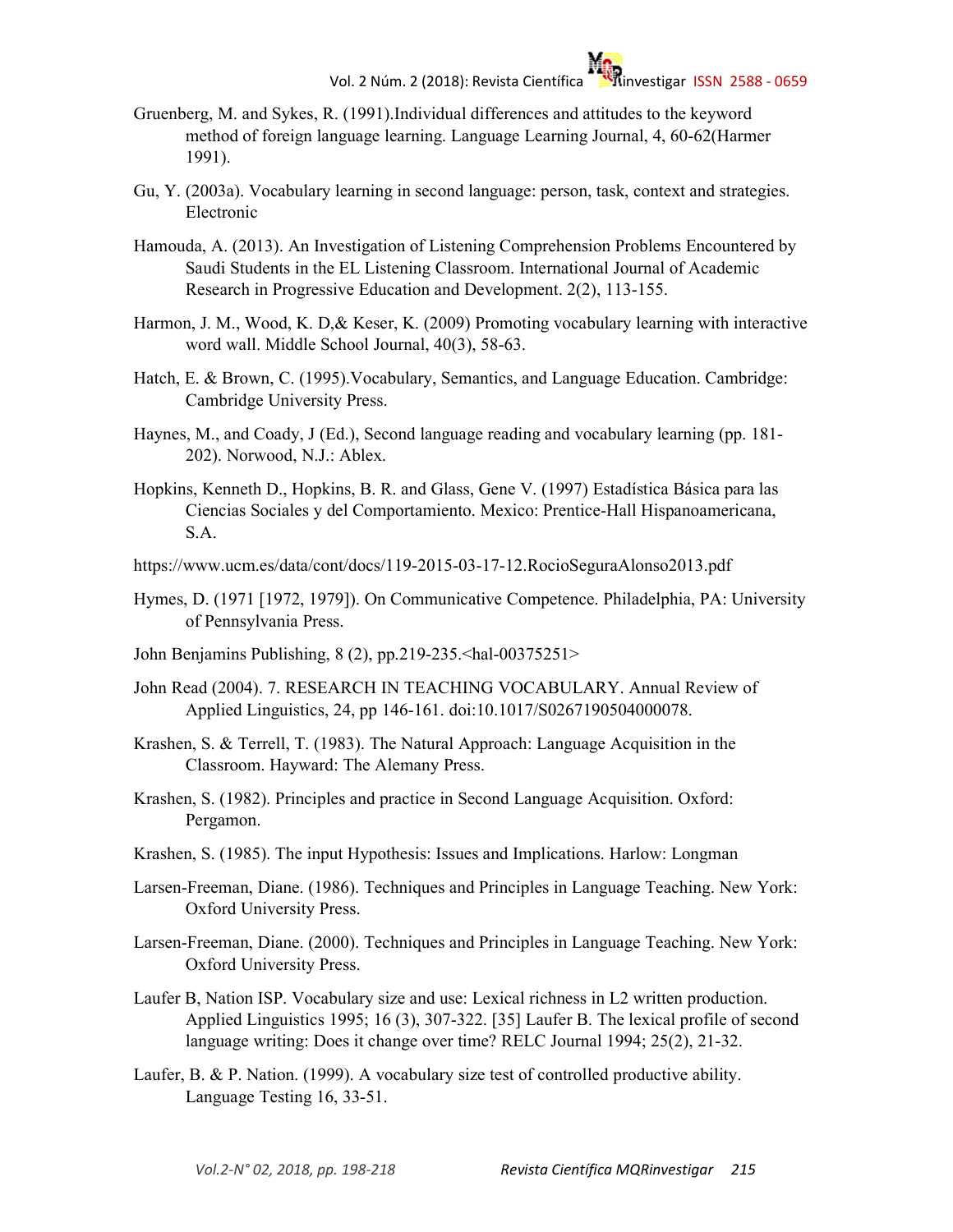- Lewis, M. (1993).The Lexical Approach. Language Teaching Publications.
- Linse, C. T. &Nunan, D. (Ed). (2005). Practical English language teaching: Young learners. New York: McGraw-Hill ESL/ELT.
- Lozanov G. (1979). Suggestology and Outlines of Suggestopedy. New York: Gordon and Breach.
- Maximo, R. (2000). Effects if rote, context, keyword, and context/ keyword method on retention of vocabulary in EFL classroom, Language Learning, 50, 2, 385-412.
- McCarthy, M. J. (1988). Some vocabulary patterns in conversation. In R. A. Carter and M. J.
- McLaughlin, B. (1987). Theories of Second Language Learning. London: Edward Arnold.
- Meara, P. (1980). Vocabulary acquisition: A neglected aspect of language learning. Language Teaching and Linguistics Abstracts, 13, 221-246.
- Mompean, J. A. (2005). Taking advantage of phonetic symbols in the efl classroom.[Online].Availableat:http://www.phon.ucl.ac.uk/home/johnm/ptlc2005/pdf/pt lcp28.pdf [December, 16, 2012]
- Nation ISP. "Helping learners take control of their vocabulary learning". GRETA 1998; 6/1: 9- 18.
- Nation ISP. Learning vocabulary in another language. Cambridge: Cambridge University Press; 2001.
- Nation ISP. Teaching and learning vocabulary. New York: Newbury House; 1990.
- Nation, I. S. P. (1990).Teaching and learning vocabulary. Boston, Mass.: Heinle&Heinle Publishers.
- Nation, I. S. P. (2001).Learning vocabulary in another language. Cambridge: Cambridge University Press.
- Nation, P. (Ed.). (1994). New ways in teaching vocabulary. Alexandria, VA: TESOL.
- Neuman, S. B., & Dwyer, J. (2009).Missing in action: Vocabulary instruction in pre-k. The Reading Teacher, 62(5), 384-392.
- Neuman, S. B., & Dwyer, J. (2009).Missing in action: Vocabulary instruction in pre-k. The Reading Teacher, 62(5), 384-392.
- Nunan, D. (2002). Research Methods in Language Learning. United States of America: Cambridge University Press.
- Oxford, R. L. (1990). Language Learning Strategies. What Every Teacher should know. Boston: Heinle and 323 Heinle.
- Prince, P. (1996) 'Second language vocabulary learning: The role of context versus translations as a function of proficiency'. The Modern Language Journal, 80(4), pp. 478-493.
- Read J. Assessing vocabulary. Cambridge: Cambridge University Press; 2000.
- Read, J. (2000). Assessing vocabulary. Cambridge: Cambridge University Press.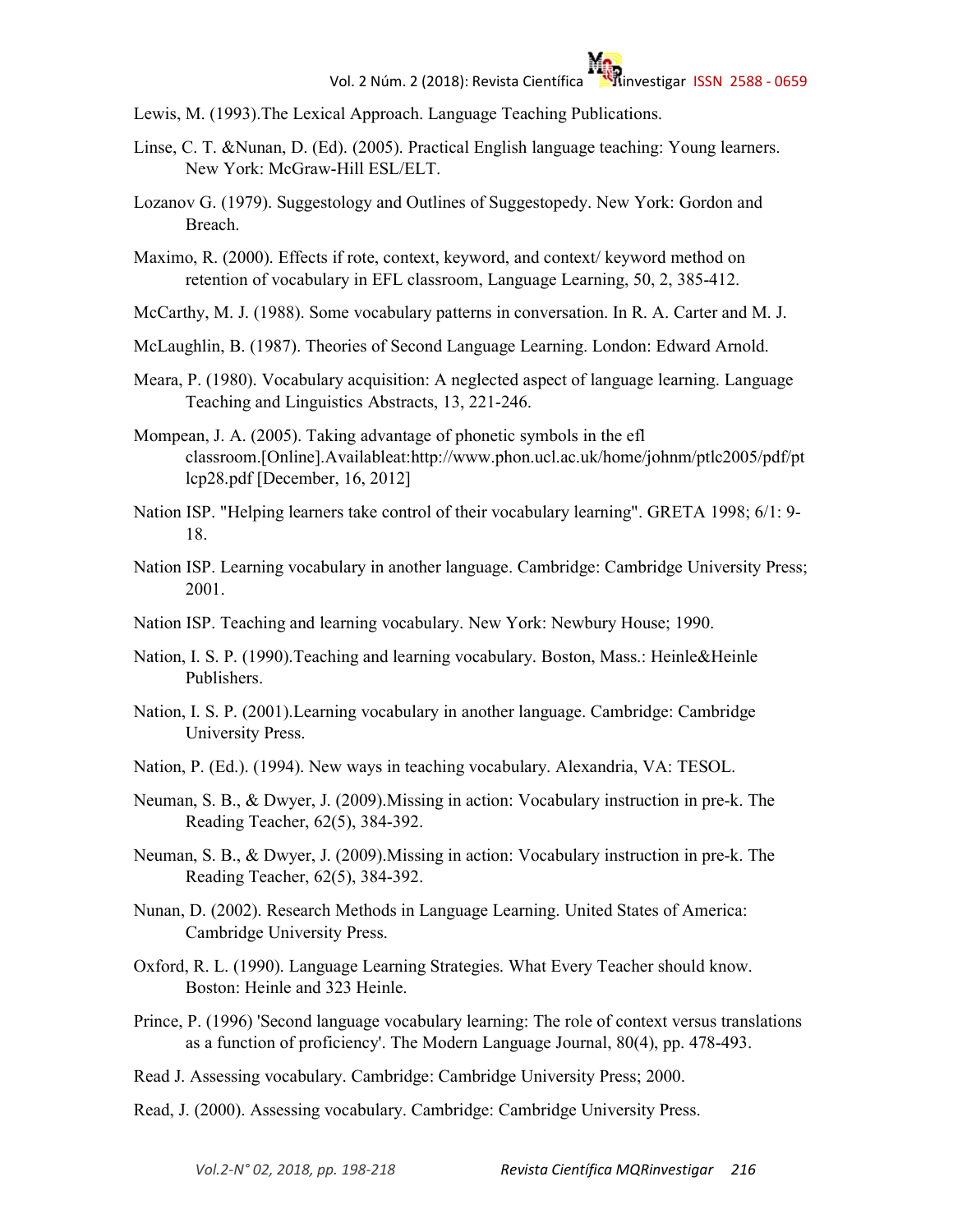- Read, J. (2000). Assessing vocabulary. United Kingdom: Cambridge University Press.
- Reed, D. K. (2012).Why teach spelling? Portsmouth, NH: RMC Research Corporation, Center on Instruction.
- Reed, D. K. (2012).Why teach spelling? Portsmouth, NH: RMC Research Corporation, Center on Instruction
- Richards, J. & Rogers, T. (1986). Approaches and Methods in Language Teaching. Cambridge: Cambridge University Press.
- Richards, J., Platt, J. & Platt, H. (1992, p.216). Dictionary of Language Teaching and Applied Linguistics. (Second edition). London: Longman.
- Schmitt N, McCarthy M. Vocabulary: Description, Acquisition and Pedagogy. Cambridge: Cambridge University Press; 1997. [22] Schmitt N. Tracking the incremental acquisition of second language vocabulary: A longitudinal study. Language Learning 1998; 48, 281-317.
- Schmitt N. Vocabulary in language teaching. UK: Cambridge University Press; 2000.
- Schmitt, N. (1997). Vocabulary learning strategies. In Schmitt, N. and McCarthy, M. (eds.) Vocabulary: Descriptive, Acquisition and Pedagogy. Cambridge: Cambridge University Press.
- Schmitt, N. (1999). The relation between TOEFL vocabulary items and meaning, association, 325 collocation, and word-class knowledge. Language Testing 16, 189-216
- Schmitt, N. (2000). Vocabulary in language teaching. Cambridge: Cambridge University Press.
- Schmitt, N., &Meara, P. (1997).Researching vocabulary through a word knowledge framework: word association and verbal suffix. Studies in Second Language Acquisition 19, 17-36.
- Schmitt, N., and M. J. McCarthy (Eds.) (1997).Vocabulary: Description, Acquisition and Pedagogy. Cambridge: Cambridge University Press.
- Stuart, W., (2005): Receptive and productive vocabulary learning: The Effects of Reading and Writing
- Stuart, W., (2008) : Receptive and productive vocabulary size of L2 learners, Studies in Second Language Acquisition / Volume 30 / Issue 01 / March, pp 79 - 95
- Taylor & Francis (2014). Measurement Instrumentation, and Sensors Handbook CRC Press.
- Thorburry, S. (2002).How to teach vocabulary England: Pearson Education Limited Ur, P., (1998). A course in language teaching. Abridge University Press.
- Thornbury, Scott. 2002. How to Teach Vocabulary. London: Longman
- Walters, J.D. (2006) 'Methods of teaching inferring meaning from context'. RELC Journal, 37(2), pp. 176-190.
- Walters, J.M. (2004) 'Teaching the use of context to infer meaning: A longitudinal survey of L1 and L2 vocabulary research'. Language Teaching, 37(4), pp. 243-252.